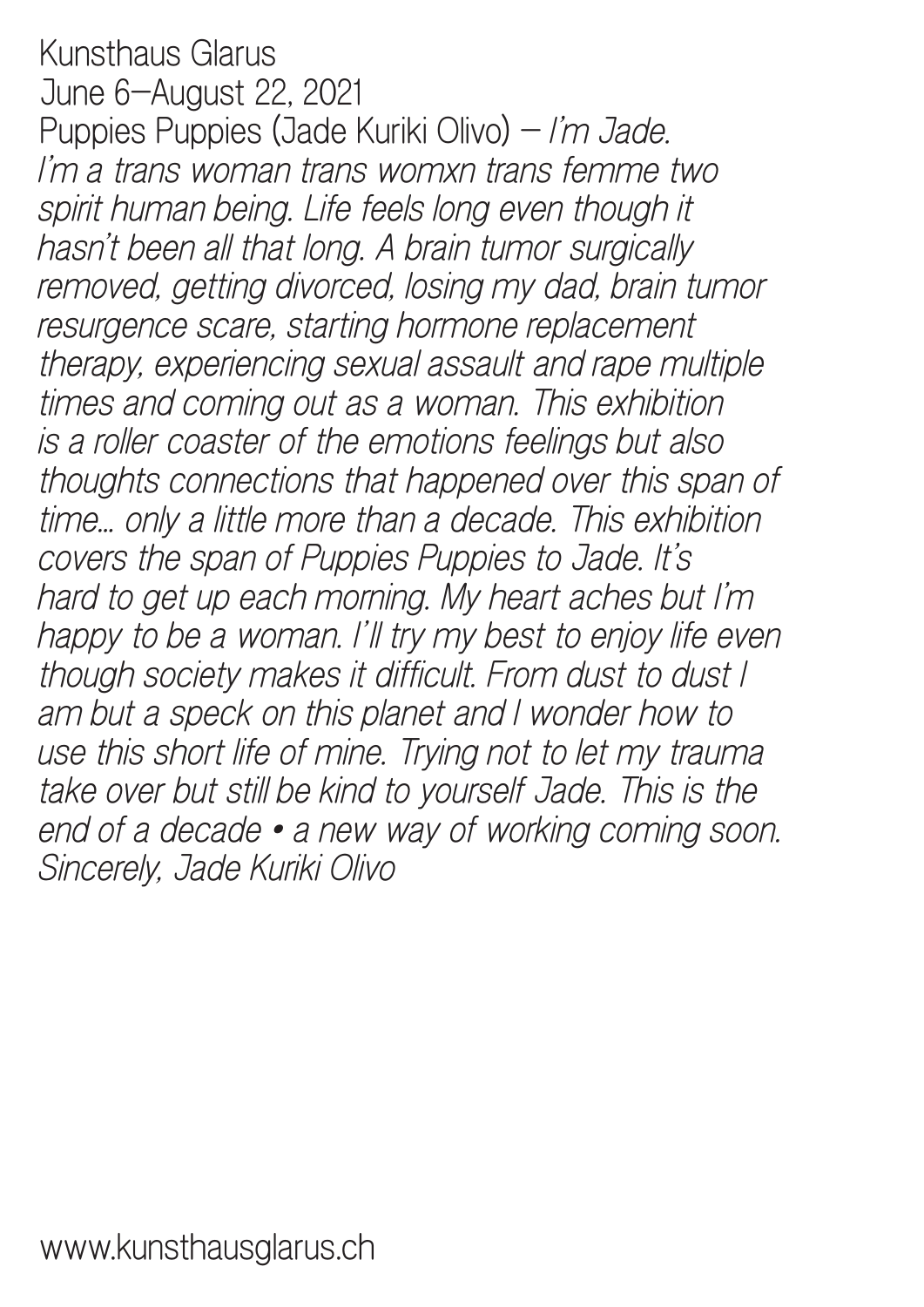| I'm Jade Kuriki Olivo. I am very proud to say that I'm a trans woman.<br>"I'm a woman." as Joela Rivera would say<br>I am also a womxn. (to tell me otherwise to think of me otherwise to<br>treat me otherwise is transphobia)(to internalize this)(understanding<br>what internalizing it entails)<br>Please respect who I am<br>It comes with $un -$<br>Programming<br>the binary mind<br>wherever it exists all over<br>but a time<br>Before the binary existed<br>in many indigenous cultures all over the world since the beginning of<br>time | a closeted trans woman but in the anonymity of the costume I could<br>dance my heart out the movements didn't have to be restrained to<br>appear masculine no one knew it was me<br>I could dance however my body wanted transitioning on a spectrum<br>(people find ways even under the oppression of colonalism and the<br>harm and destruction it has enacted upon the world)<br>* To find a way • even in secret • to keep the culture alive • even if<br>away from it • to dance as their indigenous ancestors did to dance<br>as a trans woman a two spirit person • so young not yet out but<br>feeling myself alone in a room dancing to Christina Aguilera or in a<br>costume anonymous in front of a basketball or football crowd<br>* It was a form of hiding too not yet feeling free with myself to be my<br>true self a woman a trans womxn a two spirit human being<br>Everything in my life changed when I said I was a woman everything<br>changed |
|------------------------------------------------------------------------------------------------------------------------------------------------------------------------------------------------------------------------------------------------------------------------------------------------------------------------------------------------------------------------------------------------------------------------------------------------------------------------------------------------------------------------------------------------------|---------------------------------------------------------------------------------------------------------------------------------------------------------------------------------------------------------------------------------------------------------------------------------------------------------------------------------------------------------------------------------------------------------------------------------------------------------------------------------------------------------------------------------------------------------------------------------------------------------------------------------------------------------------------------------------------------------------------------------------------------------------------------------------------------------------------------------------------------------------------------------------------------------------------------------------------------------------------|
| I am also a Two-Spirit person.<br>I go by and prefer She/Her                                                                                                                                                                                                                                                                                                                                                                                                                                                                                         | Dancing as a mascot in high school<br>moving                                                                                                                                                                                                                                                                                                                                                                                                                                                                                                                                                                                                                                                                                                                                                                                                                                                                                                                        |
| but They/Them is apart of my past and present it's an honor to<br>receive this pronoun as well.                                                                                                                                                                                                                                                                                                                                                                                                                                                      | letting her out<br>moving my hips in a way that would have resulted in beating and<br>humiliation                                                                                                                                                                                                                                                                                                                                                                                                                                                                                                                                                                                                                                                                                                                                                                                                                                                                   |
| To those that knew me as *insert pre transition dead name here* you<br>don't know me now<br>you know bits and pieces                                                                                                                                                                                                                                                                                                                                                                                                                                 | without the costume<br>as a "feminine boy" in the consertive south                                                                                                                                                                                                                                                                                                                                                                                                                                                                                                                                                                                                                                                                                                                                                                                                                                                                                                  |
| glimmers                                                                                                                                                                                                                                                                                                                                                                                                                                                                                                                                             | My dance was feeling emotion                                                                                                                                                                                                                                                                                                                                                                                                                                                                                                                                                                                                                                                                                                                                                                                                                                                                                                                                        |
| of the person                                                                                                                                                                                                                                                                                                                                                                                                                                                                                                                                        | I relate dancing                                                                                                                                                                                                                                                                                                                                                                                                                                                                                                                                                                                                                                                                                                                                                                                                                                                                                                                                                    |
| I am today<br>Jade                                                                                                                                                                                                                                                                                                                                                                                                                                                                                                                                   | to my indigenous ancestors through my father who's family comes<br>from the Caribbean but who's blood stems from tribes around the                                                                                                                                                                                                                                                                                                                                                                                                                                                                                                                                                                                                                                                                                                                                                                                                                                  |
| There are phases in my life as a trans woman                                                                                                                                                                                                                                                                                                                                                                                                                                                                                                         | world                                                                                                                                                                                                                                                                                                                                                                                                                                                                                                                                                                                                                                                                                                                                                                                                                                                                                                                                                               |
| I shed skin                                                                                                                                                                                                                                                                                                                                                                                                                                                                                                                                          | I relate dancing                                                                                                                                                                                                                                                                                                                                                                                                                                                                                                                                                                                                                                                                                                                                                                                                                                                                                                                                                    |
| like that of a snake<br>I am the year of the snake                                                                                                                                                                                                                                                                                                                                                                                                                                                                                                   | to my two spirit ancestors<br>My grandpa taking me to pow wows                                                                                                                                                                                                                                                                                                                                                                                                                                                                                                                                                                                                                                                                                                                                                                                                                                                                                                      |
| Being attracted to toxic relationships                                                                                                                                                                                                                                                                                                                                                                                                                                                                                                               | *but as a trans woman that was not yet out*                                                                                                                                                                                                                                                                                                                                                                                                                                                                                                                                                                                                                                                                                                                                                                                                                                                                                                                         |
| Abuse from my father and other abuse experienced while growing                                                                                                                                                                                                                                                                                                                                                                                                                                                                                       | the son he use to know                                                                                                                                                                                                                                                                                                                                                                                                                                                                                                                                                                                                                                                                                                                                                                                                                                                                                                                                              |
| U <sub>D</sub>                                                                                                                                                                                                                                                                                                                                                                                                                                                                                                                                       |                                                                                                                                                                                                                                                                                                                                                                                                                                                                                                                                                                                                                                                                                                                                                                                                                                                                                                                                                                     |
| feeling the reason to be attracted<br>to those that don't treat me right sometimes                                                                                                                                                                                                                                                                                                                                                                                                                                                                   | we will never meet as a trans woman<br>as a woman                                                                                                                                                                                                                                                                                                                                                                                                                                                                                                                                                                                                                                                                                                                                                                                                                                                                                                                   |
|                                                                                                                                                                                                                                                                                                                                                                                                                                                                                                                                                      | its like that for many trans gnc 2s people sometimes you just get to                                                                                                                                                                                                                                                                                                                                                                                                                                                                                                                                                                                                                                                                                                                                                                                                                                                                                                |
| Multiple rapes in life leaving me with endless trust issues                                                                                                                                                                                                                                                                                                                                                                                                                                                                                          | watch your relatives                                                                                                                                                                                                                                                                                                                                                                                                                                                                                                                                                                                                                                                                                                                                                                                                                                                                                                                                                |
| I'm so grateful now I've finally found my trans family my chosen                                                                                                                                                                                                                                                                                                                                                                                                                                                                                     | age from a screen<br>I relate my dancing to the Japanese dance form and movement                                                                                                                                                                                                                                                                                                                                                                                                                                                                                                                                                                                                                                                                                                                                                                                                                                                                                    |
| family                                                                                                                                                                                                                                                                                                                                                                                                                                                                                                                                               | Butoh a dance of agony of death of emotions and the ephemerality                                                                                                                                                                                                                                                                                                                                                                                                                                                                                                                                                                                                                                                                                                                                                                                                                                                                                                    |
| ľm                                                                                                                                                                                                                                                                                                                                                                                                                                                                                                                                                   | of life My grandpa We've never met now that                                                                                                                                                                                                                                                                                                                                                                                                                                                                                                                                                                                                                                                                                                                                                                                                                                                                                                                         |
| Here with them now celebrating in upstate ny                                                                                                                                                                                                                                                                                                                                                                                                                                                                                                         | l've transitioned •sometimes you watch people age from a screen•                                                                                                                                                                                                                                                                                                                                                                                                                                                                                                                                                                                                                                                                                                                                                                                                                                                                                                    |
| fighting for abolition all the other days<br>but today is for healing in nature                                                                                                                                                                                                                                                                                                                                                                                                                                                                      | I was often scared to use my voice<br>So I tried as much as possible to not speak                                                                                                                                                                                                                                                                                                                                                                                                                                                                                                                                                                                                                                                                                                                                                                                                                                                                                   |
| To be together to experience joy for a change                                                                                                                                                                                                                                                                                                                                                                                                                                                                                                        | It would reveal all too much                                                                                                                                                                                                                                                                                                                                                                                                                                                                                                                                                                                                                                                                                                                                                                                                                                                                                                                                        |
|                                                                                                                                                                                                                                                                                                                                                                                                                                                                                                                                                      | Adjusting my voice all my life                                                                                                                                                                                                                                                                                                                                                                                                                                                                                                                                                                                                                                                                                                                                                                                                                                                                                                                                      |
| Green the peace of the Caribbean jungle<br>El Yunque                                                                                                                                                                                                                                                                                                                                                                                                                                                                                                 | from<br>Low to "pass" at one point in my life                                                                                                                                                                                                                                                                                                                                                                                                                                                                                                                                                                                                                                                                                                                                                                                                                                                                                                                       |
| Green is in many places on the planet                                                                                                                                                                                                                                                                                                                                                                                                                                                                                                                | higher to "pass" at another point                                                                                                                                                                                                                                                                                                                                                                                                                                                                                                                                                                                                                                                                                                                                                                                                                                                                                                                                   |
| blue and yellow combine                                                                                                                                                                                                                                                                                                                                                                                                                                                                                                                              | "Passing" whatever the fuck that means                                                                                                                                                                                                                                                                                                                                                                                                                                                                                                                                                                                                                                                                                                                                                                                                                                                                                                                              |
| it's all over the world                                                                                                                                                                                                                                                                                                                                                                                                                                                                                                                              | Some nights I fell asleep praying to god for a vagina                                                                                                                                                                                                                                                                                                                                                                                                                                                                                                                                                                                                                                                                                                                                                                                                                                                                                                               |
| These three colors<br>mixing all over this planet and atmosphere                                                                                                                                                                                                                                                                                                                                                                                                                                                                                     | To make me acceptable to society<br>as a child internalizing the hate I could feel all around me                                                                                                                                                                                                                                                                                                                                                                                                                                                                                                                                                                                                                                                                                                                                                                                                                                                                    |
|                                                                                                                                                                                                                                                                                                                                                                                                                                                                                                                                                      |                                                                                                                                                                                                                                                                                                                                                                                                                                                                                                                                                                                                                                                                                                                                                                                                                                                                                                                                                                     |
| I've lost people because they know stages of me sometimes I even                                                                                                                                                                                                                                                                                                                                                                                                                                                                                     | The estrogen the testosterone blockers and progesterone it's hard to                                                                                                                                                                                                                                                                                                                                                                                                                                                                                                                                                                                                                                                                                                                                                                                                                                                                                                |
| lose myself in the transition because I let myself flow down it even if<br>rapids at many moments I let it flow over me                                                                                                                                                                                                                                                                                                                                                                                                                              | explain to someone the emotions the feelings that come<br>Up the ways it helps but also how it causes depression etc An                                                                                                                                                                                                                                                                                                                                                                                                                                                                                                                                                                                                                                                                                                                                                                                                                                             |
| It's hard I can't face the world                                                                                                                                                                                                                                                                                                                                                                                                                                                                                                                     | exhaustion to an extreme I mean think about it                                                                                                                                                                                                                                                                                                                                                                                                                                                                                                                                                                                                                                                                                                                                                                                                                                                                                                                      |
| Many days but I try                                                                                                                                                                                                                                                                                                                                                                                                                                                                                                                                  | Changing all your hormones                                                                                                                                                                                                                                                                                                                                                                                                                                                                                                                                                                                                                                                                                                                                                                                                                                                                                                                                          |
| It's terrifying to be in the world<br>As a trans woman                                                                                                                                                                                                                                                                                                                                                                                                                                                                                               | Libido gone now back now gone now low now back in full force the<br>changes                                                                                                                                                                                                                                                                                                                                                                                                                                                                                                                                                                                                                                                                                                                                                                                                                                                                                         |
| As a trans woman                                                                                                                                                                                                                                                                                                                                                                                                                                                                                                                                     | Keep up I say to myself                                                                                                                                                                                                                                                                                                                                                                                                                                                                                                                                                                                                                                                                                                                                                                                                                                                                                                                                             |
| I danced as a lion in a mascot costume as a teenager full of fear as                                                                                                                                                                                                                                                                                                                                                                                                                                                                                 | HRT isn't necessary to be trans or to transition                                                                                                                                                                                                                                                                                                                                                                                                                                                                                                                                                                                                                                                                                                                                                                                                                                                                                                                    |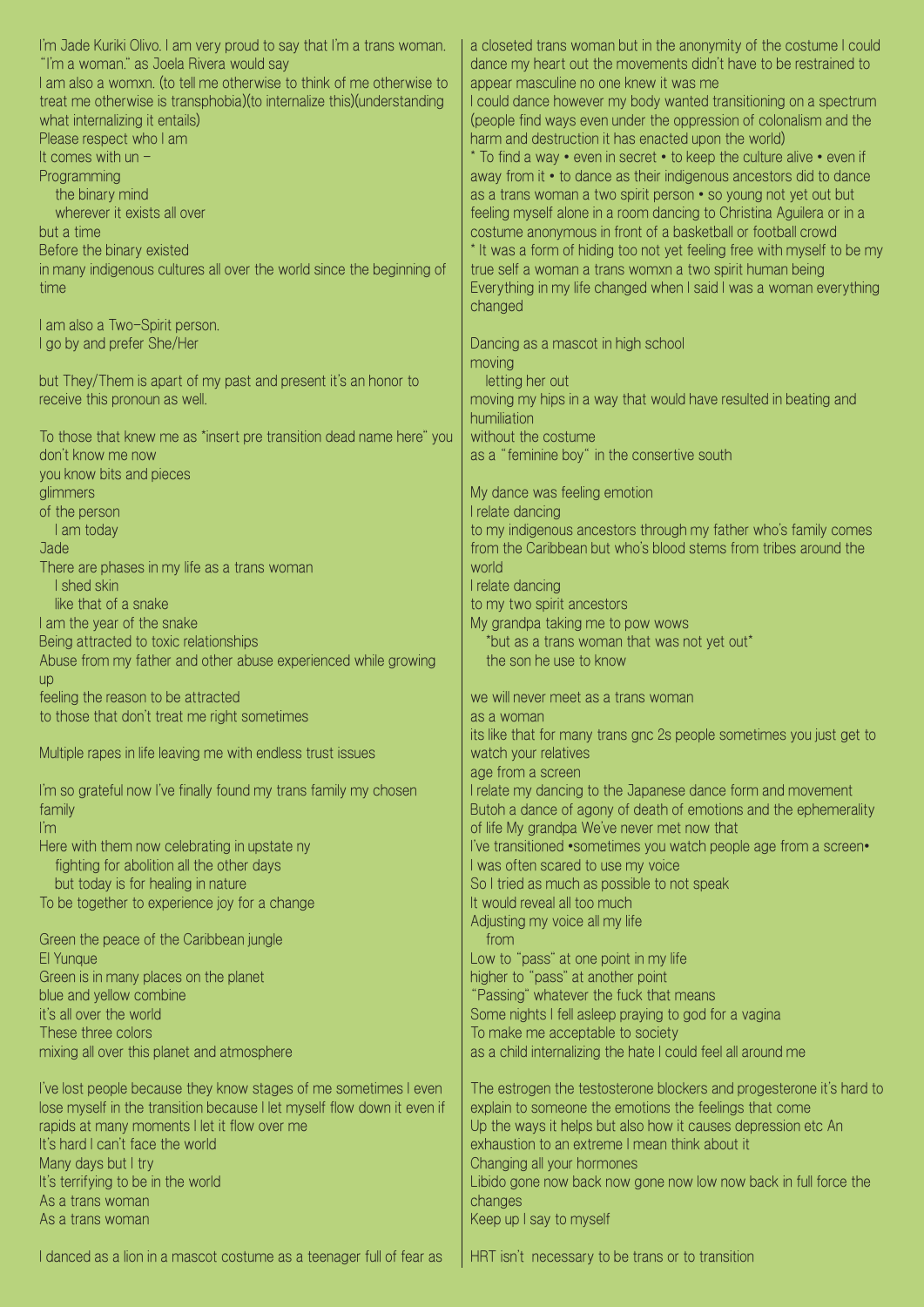It's only for some people But it changed me and it's hard to convey the metamorphosis Moods up and down drastic Body changes • vastly ranges actually not feeling something (more apparent) sensitivity arises Sexual orientation from "Gay man" (I never fit in there) to pansexual Woman A divorce during that process from a man who who I felt A lot of love for but now this being the same for so many/ some trans gnc 2s people I know relationships with cis family friends Lovers spouses fade people don't understand the trials and tribulations Nor do they want to they want to stay oblivious to the struggles of BIPOC people especially BIPOC Trans womxn Black Trans Lives more than matter End Asian Hate My mother is Japanese American and you'll see work relating to the atrocities of Japanese American internment camps in the United **States** My mother came to the US when she was 6 months old With my grandma Toyoko You'll see gun triggers scattered about from used guns taken off the market and melted down besides the trigger My mom was held at gun point by three white men when I was a child and she broke her glasses saying I can't identify you so they wouldn't take her with her car and belongings I've hated guns since Thinking she could have died that night I was abused by my father but also see that he was abused by his father I'm sorry for the trauma they both experience I am still effected by trauma from Their inherited abusive behavior Apart of me can't blame them To have a better life they joined the military The military is used as a tool Waved over many BIPOC lives as a way to find security but also To use them as living shields for the country that denies them Any rights but to profit off diasporas as means to build the military for this country This show spans over ten years from before I transitioned to Jade to me now a trans woman trying to change things We have but one life to live when brushing close with death it **Surgery** The skin from The brain walking earths walking universes So complex I must say Do better other To the art bubble siblings More importantly help us survive find healthcare housing This show Even if I'm Not present a ghost continue to misgender me until the skin wears to bone it will remind them of my truth

changes your perception

I had brain cancer and a tumor was removed after I was hit by a car and it required a cat scan.

My forehead was lifted forward and the cranium removed my brain was then exposed to the air the atmosphere and even space in that moment when the tumor was removed You'll notice death comes up a lot And the brain too in this show

To witness the lack of empathy and sympathy from the art world to trans people trans femmes gnc people esp BIPOC trans gnc 2S + people is fucked up to say the least

Please help us don't make us be the only ones supporting each help us don't say you're going to help us help us don't use us give us opportunities esp Black Trans Woman Qween Jean and Joela Rivera have taught me this to stand up to speak up

If you like my art support me so I can support my chosen sisters and

support my sisters and siblings post their mutual aid on Instagram

Trans people are hurting out here Sex work helped me get through part of the pandemic

Support us uplift us give us opportunities Instead of tokenizing Help trans people esp Trans BIPOC people survive I have worked so hard for I honestly can't believe I'm turning 32 as it opens

I can't believe I'm still alive to even see it My spirit maybe one day soon who knows but fate I got trans woman tattooed on my hand in case anything happens to me and they find me they will know I'm a woman even if they

"I'm a woman" as Joella Rivera would say

Art bubble do better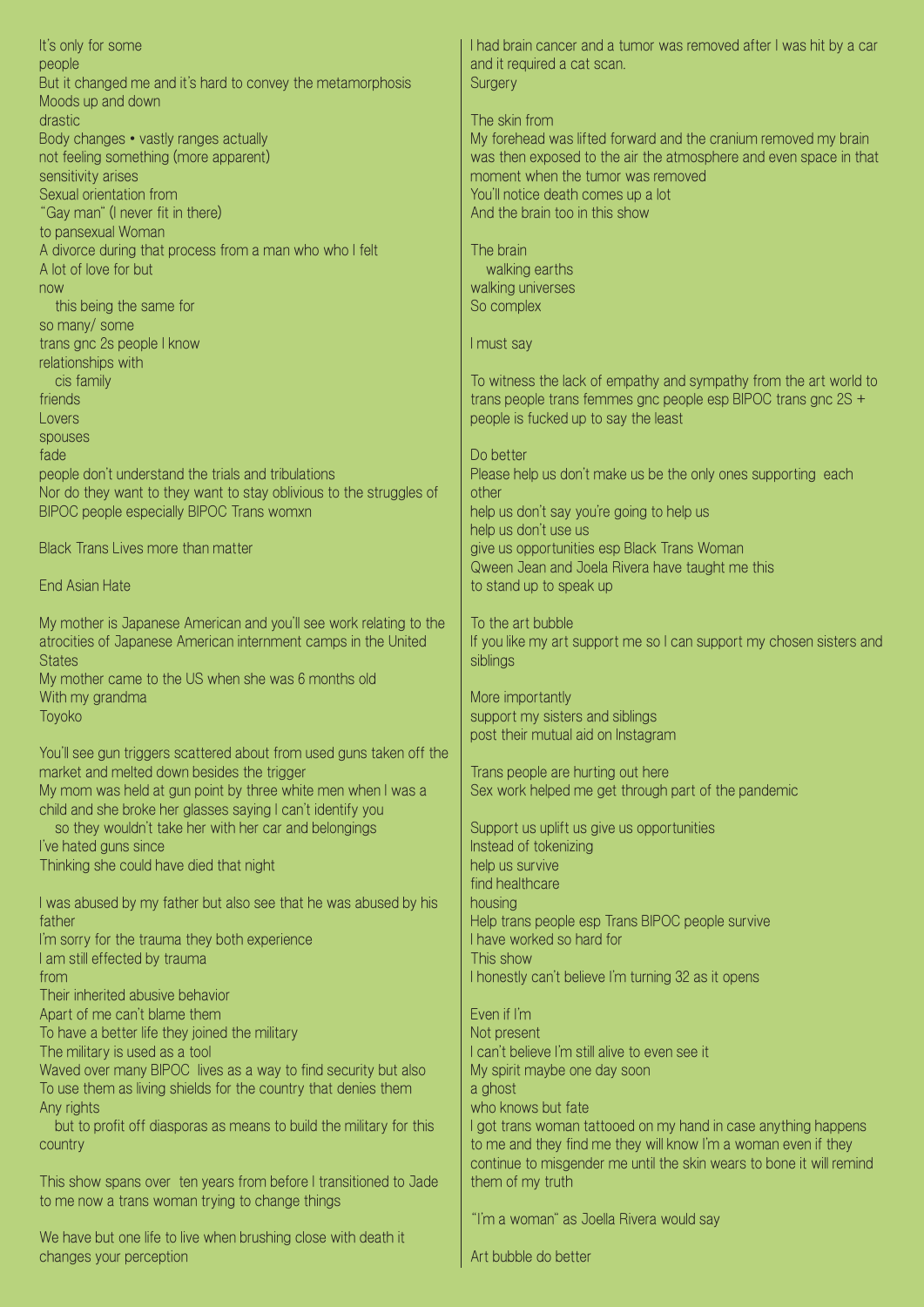#### Please

(Donate to a protest organization I protest with regularly if you can @thestonewallprotests on instagram cashapp in their bio Joela Rivera and Qween Jean who organize it every Thursday at Stonewall They are my teachers mentors sisters elders icons so Much love and honor to them)

Trans GNC 2S community brilliant creatives artists human beings you should follow and support on Instagram and however you can This list is in no particular order Please support these incredible humans

> Lexii Foxx Instagram @lexiifoxx69 Instagram @stopkillingusglobalcampaign her go fund me link is https://gofund.me/02044d3e Cashapp **\$LexiiFoxx** Venmo Stop-KillingUs

> > Bri Williams Instagram @bruizr @bria-williams-5

Joela Rivera Instagram @joelriveraaa Cashapp \$stonewallprotests

Qween Jean Instagram @Qween\_jean Venmo @miss\_jean

Laboujienata Diallo Instagram @ko\_min\_laboujienata Cashapp \$Laboujienata Go fund me link https://gofund.me/86f36c81

> Aletheia Ramos Instagram @veritasrael Cashapp **Sveritasrael**

Princess Alani ! Instagram @alaninyc Venmo Alanipassion Cashapp **\$nycpaid** 

China Black Instagram @china.bqueen

Elliot Reed Instagram @elliot\_reed\_laboratories

Cielo Oscuro Instagram @bbysatan666 Venmo @tucielooscuro Go fund me link https://gofund.me/d7983dd5

> Tahtianna Carrol Instagram @tahtianna\_infinity\_ Cashapp \$TahtiannaFermin Venmo @TahtiannaFermin

Ren Pan Instagram @sheseemsnice Venmo **@ren\_pan** 

Davia Spain Instagram @DaviaSpain Venmo @daviaspain

Dréya St. Clair Instagram @Dreyastclair #TransisWorthy

SoiL Thornton  $Instant@$  s 0 i L

Iman Le Caire Instagram @ImanLeCaire Venmo Iman-LeCaire Cashapp **\$ImanLeCaireNYC** 

Thesan Pollyanna Instagram @thesan.p Venmo @Thesan-polly Cashapp \$thesanmusic

Shuriya Davis Instagram @shuriyadavis

> Ava Grey @avagrey.xo

**Tourmaline** Instagram @tourmaliiine

Precious Okoyomon Instagram @devilintraining\_

Marquise Vilsón Balenciaga Instagram @MarquiseVilson

> Ali Mounkary Instagram @prriinceali

Jerome AB Instagram @jerome\_\_ab Venmo @Jerome\_AB

Jennicet Gutiérrez Instagram @jennicetguti

Richie Shazam Instagram @richieshazam

Iiia Xochipilli Instagram @theearthstwinsister Venmo @iiia Cashapp \$iiia PayPal iiiax

> Ms Jael Instagram @ms\_\_jael

**Neptunite** Instagram @dragonflyneptunite Instagram @solunarpillars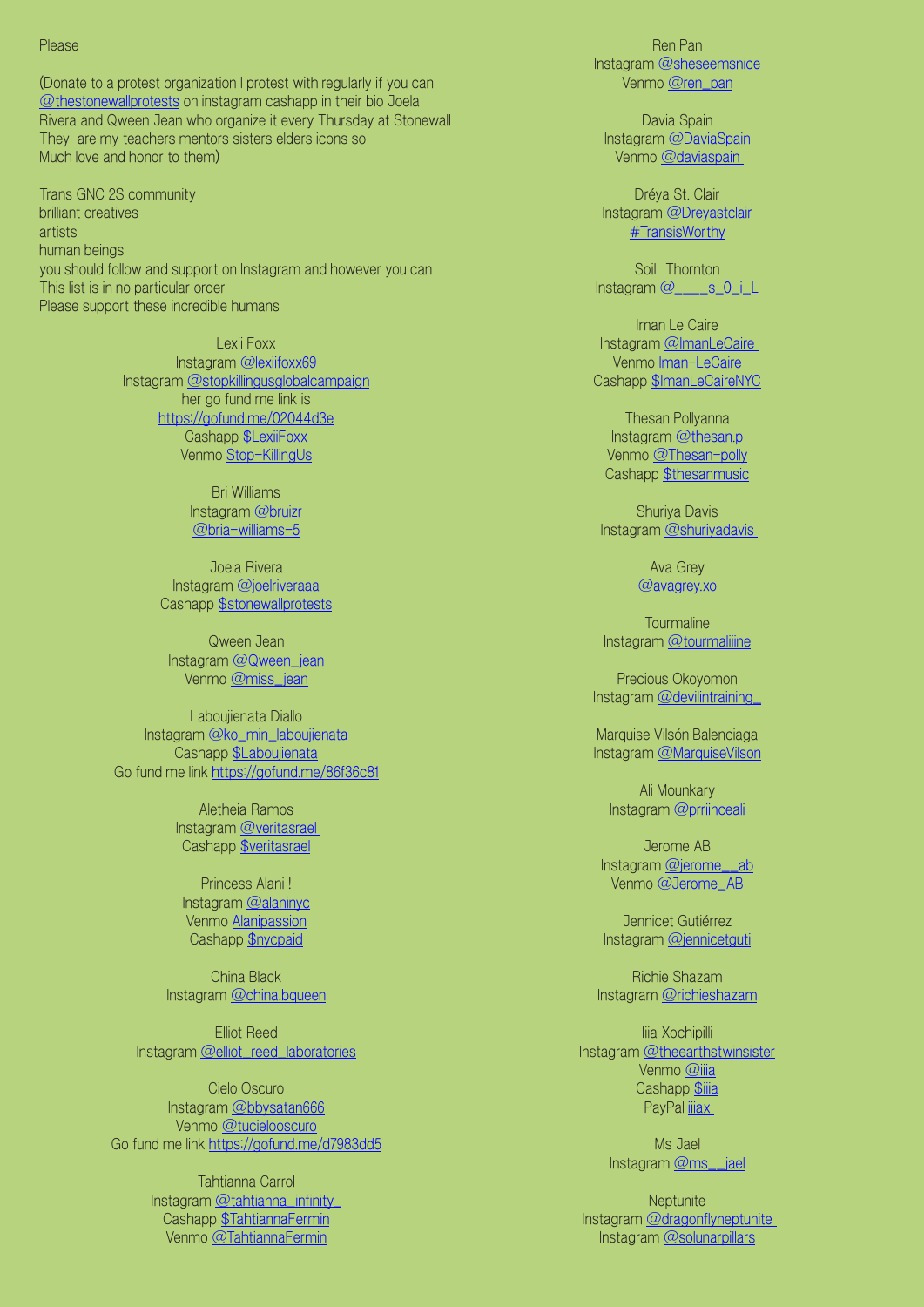B. Hawk Snipes Instagram @bhawksnipes Cashapp \$bhawk334

Jordan Shelwood Instagram @kamkorderz The Angelito Collective Go Fund Me https://gofund.me/67eb1ab1

> Gia Love Instagram @love.gia

Jordiana Diana Instagram @earthtojordi Venmo @earthtojordi Cashapp \$earthtojordi Paypal @earthtojordi

Jari Jones Instagram @iamjarijones Cashapp \$iamjarijones

Bamby Salcedo Instagram @labamby

Marie Angel Venarsian Instagram @msvenarsian Venmo @msvenarsian Cashapp \$msvenarsian

Rohan Zhou-Lee Instagram @diaryofafirebird Instagram @Blasianmarch

Valeria Atreides Instagram @adjust\_rain

Eric Ao Instagram @eric.ao.39

LILITH Instagram @devilsdaughtaa Go Fund Me https://gofund.me/ca2d6aa6

> Ms. Carrie Stacks Instagram @ms.carriestacks £\$ app £mbcc9

Elijah Alter Instagram @devine\_deception

Dese Escobar Instagram @1inamilli0nangel

Xelestíal Moreno-Luz Instagram @nonbinarymami Venmo @theageofeve

Alicia Miller Instagram @alicia\_miller\_kem PayPal @kenrica1 Go Fund Me https://gofund.me/de670c5b

> Mook Nathaniel Instagram @be.whoyouneeded

Pierre Davis Instagram @pierrehommes Instagram @nosesso

Kammy-Raé Instagram @kamyothekidd

Nereida Patricia Instagram @nereidapatricia

XOÁI Pham Instagram @xoai.pham

This list will be added to as the exhibition goes on.

This exhibition is a retrospective and brings together works of the artist created between 2011–2021. Until 2018, the conceptual works of Puppies Puppies (Jade Kuriki Olivo) were created by an anonymous artist-subject. The name Puppies Puppies revealed neither gender or origin, nor whether a group or just a single individual was behind the pseudonym. Stepping away from this veiled identity became part of a series of works beginning in 2018 that were overlaid with the actual transitioning of the artist to Jade Kuriki Olivo. Her activist practice and commitment to the rights of BIPOC transgender, gender non conforming, two spirit + minorities has become steadily more important as she continues her transition. This text by the artist was written for this exhibition, the first to provide an overview of her entire body of work.

The exhibition by Puppies Puppies (Jade Kuriki Olivo), is followed by two solo exhibitions by Bri Williams (\*1993, lives and works in Los Angeles) and Elliot Reed (\*1992, lives and works in New York). The exhibitions are based on an invitation by Puppies Puppies (Jade Kuriki Olivo), who received a carte blanche from the institution. The practice of Puppies Puppies (Jade Kuriki Olivo) has always been characterized by collaborations with other artists. The works of Bri Williams and Elliot Reed have never on display seen in Switzerland before.

Puppies Puppies (Jade Kuriki Olivo) recently had solo exhibitions at Galerie Francesca Pia, Zurich 2019; Remai Modern, Saskatoon 2019; Halle für Kunst, Lüneburg 2019; Balice Hertling, Paris 2019; Queer Thoughts, New York 2019; Galerie Barbara Weiss, Berlin 2018; XYZ Collective, Tokyo 2018; Overduin & Co., Los Angeles 2017; Oracle, Berlin 2017; T293, Rome 2017; BFA Boatos, São Paulo 2016. Her work was included in the 2017 Whitney Biennial, and the 9th Berlin Biennale.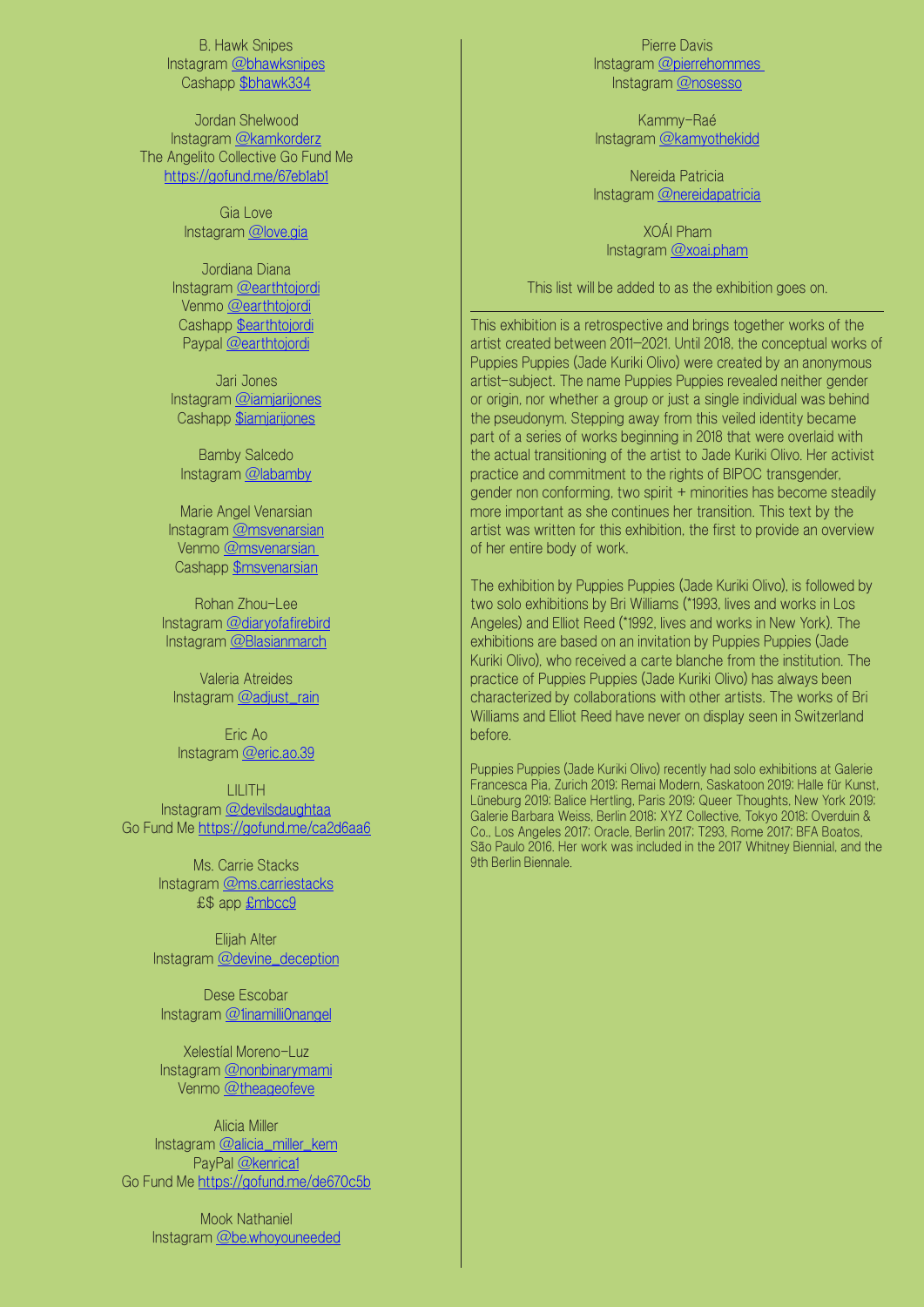## Ground floor

**1.** *Brain on Estrogen, progesterone, spironolactone, Truvada, Advil and Marijuana*, 2018 Cow brain, marijuana leaf, progesterone, estrogen, spironolactone, prep and pain killers Dimension variable

### **2.** , 2016

Pig heart, blue arrow Dimensions variable

**3.** *MRI scans from having a brain tumor removed in 2010 (documents from having brain cancer)*, 2010–2021 MRI Scans Dimensions variable

**4.** *Treponema pallidum (Syphilis)*, 2018 Glass, treponema pallidum, Bresser Erudite microscope  $32 \times 20 \times 10$  cm

**5.** *Eggs in pantyhose (Yama Chaahan's reversed egg)*, 2019 Pantyhose, eggs Dimensions variable

**6.** *Untitled (Perfect Lovers)(Green)*, 2017 a pair of green synchronized clocks 22.7 x 45.7 x 63 cm

**7.** *Dad's Ashes (Carlos Andres Olivo)*, 2020 Real human ashes Dimensions variable

**8.** *Objects with the Potential to Destroy this Room (Blum & Poe, 2727 S. La Cienega Boulevard Los Angeles, California) (California Coalition for Women Prisoners Benefit Auction - August 18th 2018)*, 2018 Impact hammer, crowbar, axe, concrete cutter, 2 gas bottles, lighter Dimensions variable

**9.** *American Flags (Burned)(Ashes)(Urn)*, 2019 Ashes, copper urn Diameter 18 x 25 cm

17

**10.** *Eating(Choices) (Judith, Otto, Jade)*, 2019 Zweifel Natur Chips, Ovomaltine chocolate, Pizza, Penne al Arrabiata, Coca Cola, champagne, Zweifel Popcorn, Airwaves chewing gum, Sabich, Piadina, Milk, Coca Cola, waffle, omelet with salad on a plate, chips, Coca Cola, beer Dimensions variable

**11.** *Grave (Hole)*, 2019 Grave hole 250 x 100 x 100 cm

**12.** *Shit and Piss*, 2019 ToiToi toilet 230 x 118 x 118 cm

**13.** *Untitled (Purell) 2011-2021 (in honor of David Hammons' The Holy Bible: Old Testament • anti bacterial gel dispenser available for use before touching the piece)*, 2011–2021 Purell dispenser, sanitizing foam Dimensions variable

**14.** *Policing the Police*, 2017 **Performance** Duration variable

**15.** *Curry*, 2016

### **18.** *Plague*, 2019

Soil, mannequins, white cloth, latex mask, fabric cowl, taxidermy rats, photo wallpaper, video projection (color, no sound) Dimensions variable

**19.** *Coffin*, 2019 Wooden coffin 180 x 61 x 31 cm

**20.** *Aircraft emergency oxygen system ("In the event of emergency, put your oxygen mask on first.")*, 2018 2 emergency oxygen masks Dimensions variable

**21.** *Estrogen on wall*, 2017/2018 3 estrogen pills fixed to the wall Dimensions variable

**22.** *Andrew Olivo 6.7.89-6.7.18*, 2018 Grass, real human bones, gravestone Dimensions variable

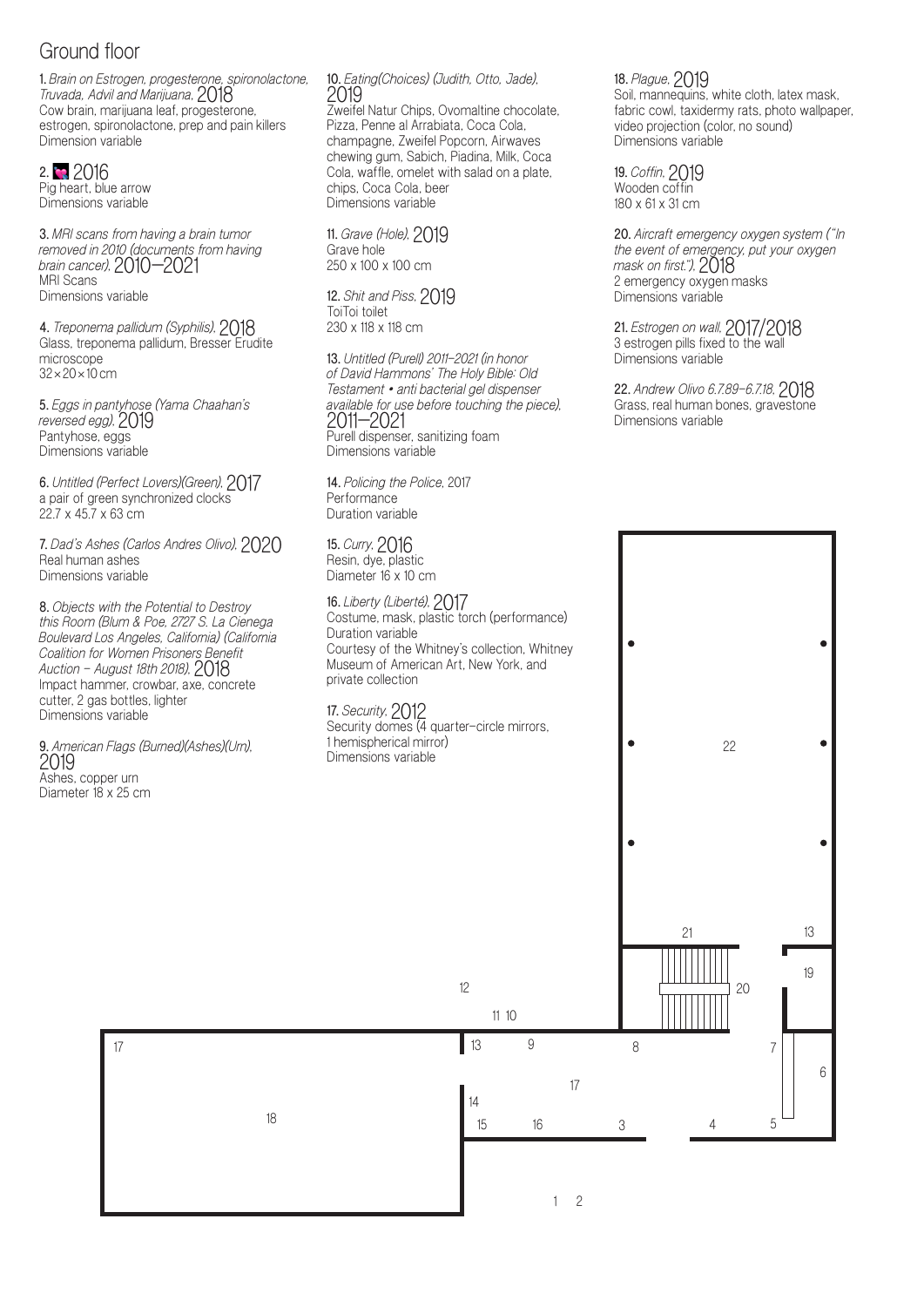# Upper floor

**23.** *Portable voting booth used in the 2000 Bush/Gore United States presidential election in Broward County, Florida*, 2018 Voting booth from Florida (presidential election 2000) 50 x 60 x 10 cm

**24.** *Flag Burning Kit (collaboration with Ren Light Pan)*, 2019 Glass cooking tray, grill, cotton fabric, rubbing alcohol, lighter or matches Dimensions variable

**25.** *Trigger (Savage) (permanently disabled by Kwon Pan)*, 2019 Gun trigger (ongoing series permanently disabling used guns) 3.2 x 1.5 x 0.8 cm

**25.** *Smith and Wesson Model 10 permanently disabled by Gunsmith Kats, California*, 2018 Gun trigger (ongoing series permanently disabling used guns) 5 x 2 x 0.5 cm

**26.** *Barriers (Stanchions)*, 2017 Barriers, cardboard, vinyl Dimensions variable